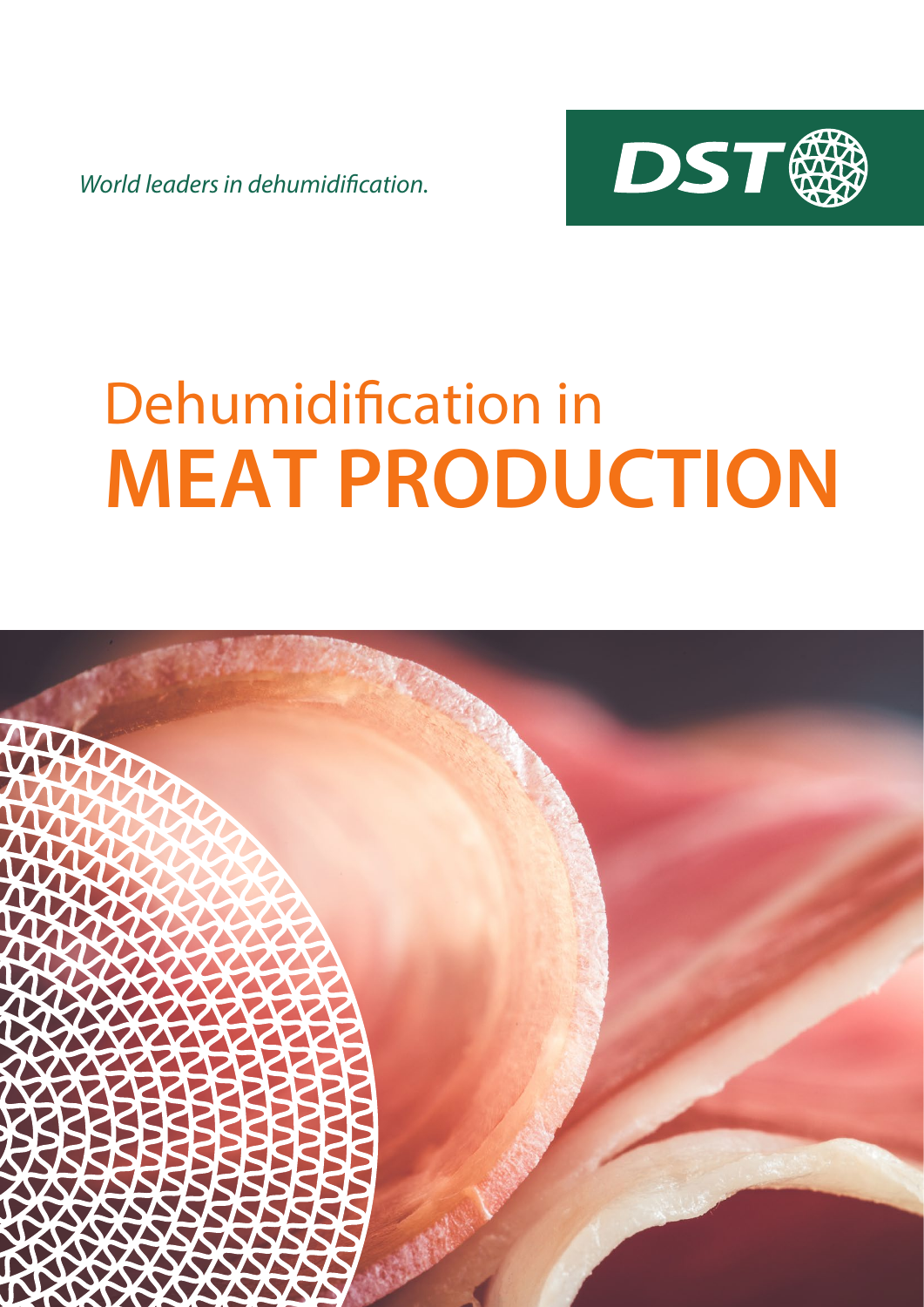## **MOISTURE CONTROL FOR IMPROVED PRODUCTION**

A great deal of water is used during the cleaning process within the production and packaging areas at a slaughter house. If left stagnant on the floor or on machine surfaces, this water will then overtime be evaporated into the air and create undesired humidity within the space. Add to this the ambient air being introduced by the ventilation system, normally much higher during the hotter summer months, then we have a great deal of moisture contained in the air of the production and processing rooms. This moisture can only be held in the air above a given temperature. If this air comes into contact with a surface which is below its dew point, such as in a cold room, the natural result will be the formation of condensation (dew) on these surfaces.

#### **Free from condensation, mould and bacteria**

Reducing the water content of the air lowers its dew point, that is the temperature at which it will form condensation. Providing the water content is reduced sufficiently, cold surfaces (machinery, floors, walls and ceilings) will remain dry. Hygiene and safety standards will be drastically improved. The formation of mould and bacteria will be eliminated. The solution – a desiccant dehumidifier.

#### **Shorter production stoppages**

The normal way of drying the premises after cleaning is to squeegee the floor, mop up any excess water and use ventilation to assist the process. Using a sorption dehumidifier during the sanitization process shortens the time required to dry ceilings, walls and machinery,

resulting in shorter production stoppages so that work can be resumed more quickly.

#### **Better working environment**

Controlled humidity creates a drier climate and a more pleasant working environment despite the low temperature. Reduced humidity also helps eliminate odours and the risks of slipping on wet surfaces.

#### **HACCP and controlled moisture**

Work is facilitated by controlled humidity at packaging and production facilities, and hygiene levels are assured thanks to HACCP (Hazard Analysis and Critical Control Points).



### BETTER HYGIENE THANKS TO LOW HUMIDITY

- Low controlled humidity on the premises prevents multiplication of mould and bacteria
- Hygiene is improved as ceilings, walls and machinery remain dry
- **O** The premises dry more quickly after cleaning
- **There is less need for repeated cleaning**
- Staff will not need to wipe down production machinery manually, thus resulting in greater uptime
- Compliance with authority requirements is easier if low, controlled humidity is maintained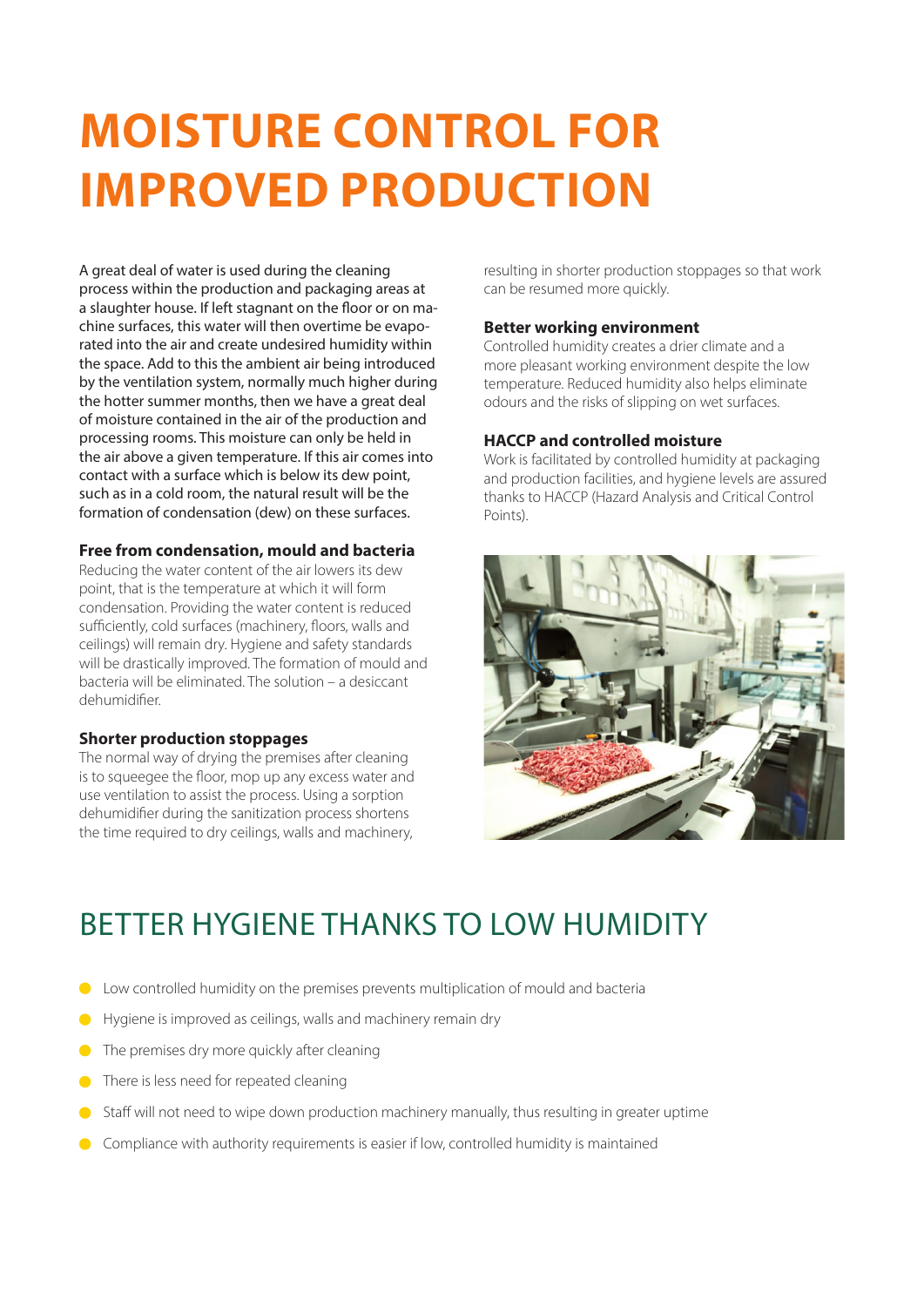

### **DST DEHUMIDIFIERS AND HYGIENE ROTOR**

DST dehumidifiers dry the air by passing it trough our unique slowly rotating desiccant wheel which extracts and retains the water vapor within its honeycomb structure. The wheel moves into a separate sector where fresh air is drawn into the system, heated and forced through the rotor. This releases the water vapor within the rotor which is expelled to ambient by the internal reactivation via a suitable duct. No condensation forms within the rotor greatly reducing the possibility of microbial activity taking place.

DST desiccant dehumidifiers are designed to be economical in operation, some models designed with internal heat recovery which further reduces energy consumption and therefore operational costs. The unique DST Hygiene rotor (D-MAX H), has been developed for food production and processing environments. The rotor not only dehumidifies the air, but also reduces the number of microorganisms that come into contact with the rotor material. The D-MAX H rotor offers an enormous advantage compared with standard mechanical refrigerant based dehumidifiers.

#### **Condensation**

Condensation occurs on cold surfaces if the dew point of the air is higher than the temperature of the surface affected. Residual moisture after cleaning creates an unsanitary and unsafe environment as water vapor in the air condenses forming water, which may then drip down from the ceiling onto unpackaged products.

#### **Mould and bacteria**

There is an increase in the risk of mould and bacterial growth in high moisture areas. Most mould spores cannot multiply if relative humidity is lower than 70%, and most types of bacteria die if the humidity is lower than 80%RH. Salmonella bacteria cannot multiply if humidity is lower than 93-96%RH.